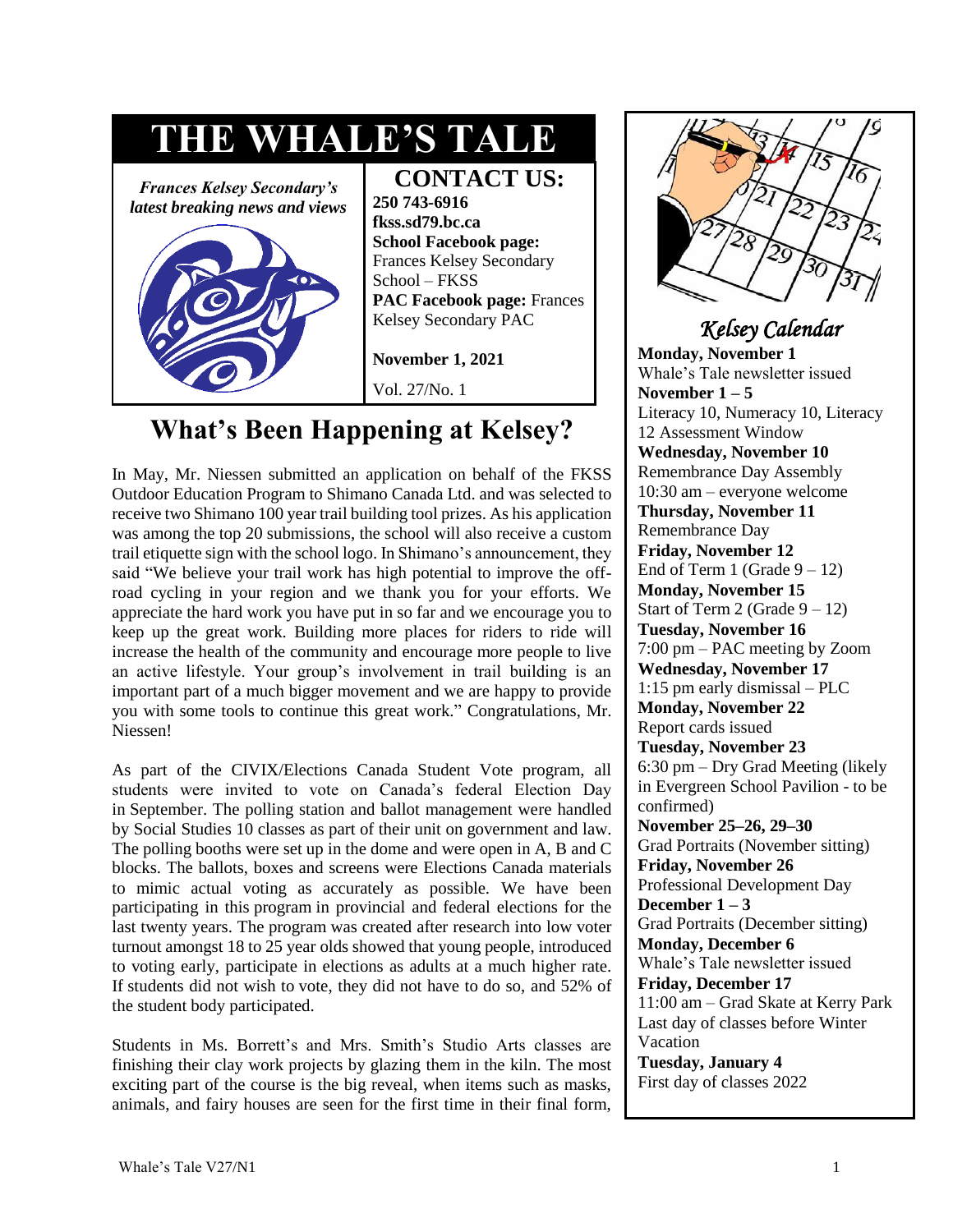with lots of colour. Senior students are completing their pencil crayon drawings of exotic faces, using photo references from magazines, books, and the internet. Grade 10 students have just finished their pencil portraits of famous people or people they know. All of these projects will be on display in the art room cabinets, for viewing from the hallway.

On the recent October 22nd Professional Development Day, all staff participated in a variety of different learning. The Principals and Vice Principals of the Cowichan Valley met as a group to be a "hub" for the Provincial BCPVPA "Connecting Leaders - Leading For Equity" Zoom broadcast. Joining other administrators from the Cowichan Valley, Mr. Rowan, Mr. Hart and Ms. Bhandari watched speakers Anna Maria Tremonti (CBC journalist), Candy Palmater (Indigenous lawyer and comedian) and [Nouman](https://twitter.com/S_Nouman_Ashraf)  [Ashraf](https://twitter.com/S_Nouman_Ashraf) (Rotman School of Business in Toronto), then discussed how we continue to focus on equity in our schools. It was an engaging day that provoked much thought.

Power Technology 9 is in full gear. For the last two weeks, students in Ms. Hoffman's and Mr. Page's classes have been painstakingly dismantling old laptops. They are now beginning to take these parts to make new devices. For example, one group is trying to take the optical lens to make a laser sight, and another group will try to make a lamp with a fan. Please check your houses for any broken or unwanted electronics. Donations are always welcome and can be left at Mr. Page's classroom 138.

Last Thursday, Ms. Lorusso's Environmental Science 11 class took a walking field trip to Shawnigan Creek to learn about the Mill Bay and District Conservation Society Salmon Enhancement Program. Students had the opportunity to discover why the society has been working for years to help Coho salmon gain access to spawning areas above the waterfall. Students were also able to witness the monumental effort required by countless volunteers to make it happen during this year's record-breaking run. They observed the process of catching salmon in nets, passing them through a trap-door to a trough above the holding tank before being transferred into a metal tank that was transported up to the road above where salmon were counted and their sex determined. Some students were excited to get their hands dirty (and slimy) by volunteering to transfer the Coho by hand into a tank on a truck so they could be brought to their spawning habitat above the falls. It was a great opportunity for students to take their learning out of the classroom and into our surroundings and explore some local ecological issues.

Mr. Franko's PE 9 class has completed a variety of units including basketball, ultimate Frisbee, and volleyball. Up next is a handball unit, which is quickly becoming a class favourite. During long blocks, students also have a chance to access the MEZZ where they are being shown the basics of weight training. These nines are an eager group and have shown that they can use the equipment responsibly. With any luck, we'll have some good weather soon so the students can participate in a much anticipated game of capture the flag on the bunny trail.

An important housekeeping reminder - when a student is absent from class, our automated system emails parents then calls home. Please let us know if you have a new email address or phone number. This is especially important in case of an emergency. Please email updates t[o fksscounsellingsecretary@sd79.bc.ca](mailto:fksscounsellingsecretary@sd79.bc.ca)

Remember to pre-order a yearbook on our website. The price increases as the year unfolds, so buy one now!

The Kelsey Kafé is Mill Bay's best kept secret! From Monday to Thursday, our hard-working Cafeteria Program is well underway, selling healthy lunch options at very reasonable prices. An example of our menu is *Bowl of Chili - \$3; Ultimate Stuffed Roasted Potato - \$1.50; Caesar Salad with Chicken - \$5.50; Roast Beef Bunwich - \$3.00; Smoothie - \$2.00; Apple Crumble - \$1.50.* Menus rotate regularly and are posted in advance on the Kelsey website, but there's always something yummy! We offer \$10, \$20 and \$30 punch cards which can be purchased from the main office, and the \$30 card has a \$1 bonus (worth \$31). As punch cards are like cash, the school is not responsible for lost cards.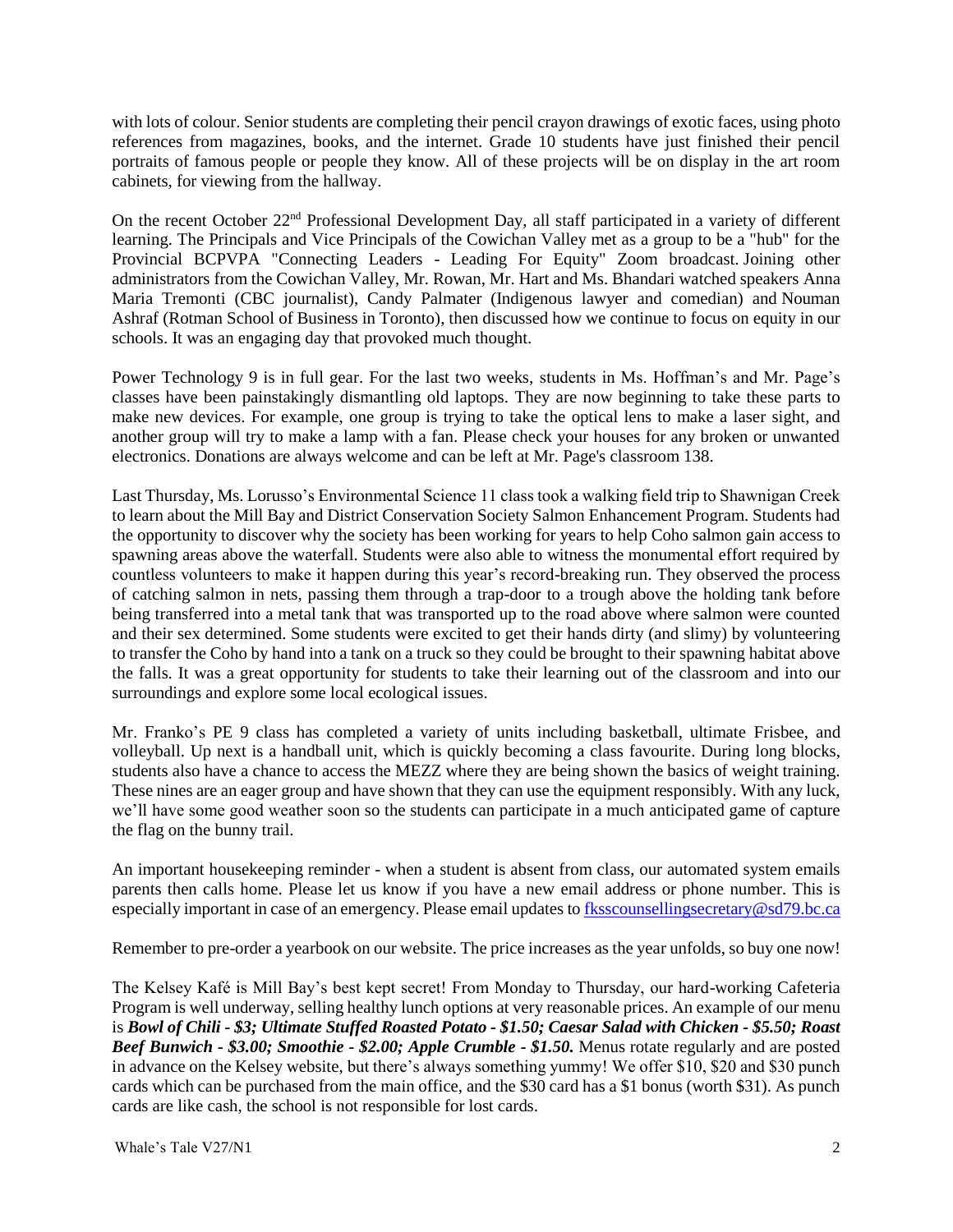# **New Staff**

Congratulations to Mrs. Denise Haley, our office receptionist for the last four years, who retired last month. We appreciate her organization and thank her for her hard work in being on the very busy front desk. We will fondly remember her favourite expression, "Oh, my stars!" and we wish her all our best in the future.

Ms. Jenn Pryor has just re-joined our Learning Support team and Ms. Ramona de Graff will be teaching Math 9 and Science for Citizens 11 for this semester. As well, Ms. Caitlin Whittaker has joined our E.A. staff and Ms. Julie Smart has re-joined our clerical team as front desk secretary. Welcome to you all!

# **Scholarships and Bursaries**

#### **By Mr. Darren Hart, Acting Vice-Principal**

The year is well under way and we have been encouraging our Grade 12 students to start planning for the future. A couple of items to do:

#### **Scholarships**

There are three types of scholarships - please see our website [fkss.sd79.bc.ca](https://fkss.sd79.bc.ca/) and look under the GRADUATION tab for more information

- 
- 1. Local these are open to FKSS or students in the Cowichan Valley only. We will open this process and explain it in January. Applications are due in March before Spring Break.
- 2. District Scholarships each school in BC is given scholarships by the provincial government for students who have a special interest to apply
- 3. General Scholarships/Bursaries (non-local) these are open to students across the country and come in regularly. As we receive information, they are advertised in our daily NewsBreaker and the GRAD 2022 Team, under the Non-Local Scholarship & Bursary channel. We also encourage students to ask questions in organizations and activities that they belong to as there are often scholarships available that kids are not aware of. Some sites that are helpful to search are [ScholarshipsCanada.com o](https://www.scholarshipscanada.com/)r [studentawards.com](https://studentawards.com/)

Another good idea is to look at websites for institutions and then search "Financial Aid". VIU, Camosun, UVIC and other schools all offer supports to students once they apply.

Speaking of applying to universities or colleges, some of the early entrance applications are now open with closing dates as soon as December. In our "Q" block in November, we will be encouraging Grade 12s to look at programs and schools they might be interested in. Some tools:

- all students have [a myblueprint.ca](https://myblueprint.ca/) account which has some great tools to look at interests and match them to programs
- look at the websites for schools that are of interest. A good place to start is VIU, Camosun and UVIC as many of our students tend to start there
- There is also information at search sites such as [schoolfinder.com](https://www.schoolfinder.com/) for other institutions

A very important step that all Grade 12s also need to do is to register for the Student Transcript Service (go to FKSS website and look under "Graduation") as this enables universities and colleges to receive student transcripts for application. Again, we will explain this in our next Q block, but students can register any time and select schools they want to receive their transcripts.

There is a lot of information here and we will break it down for the Grade 12s as the school year progresses,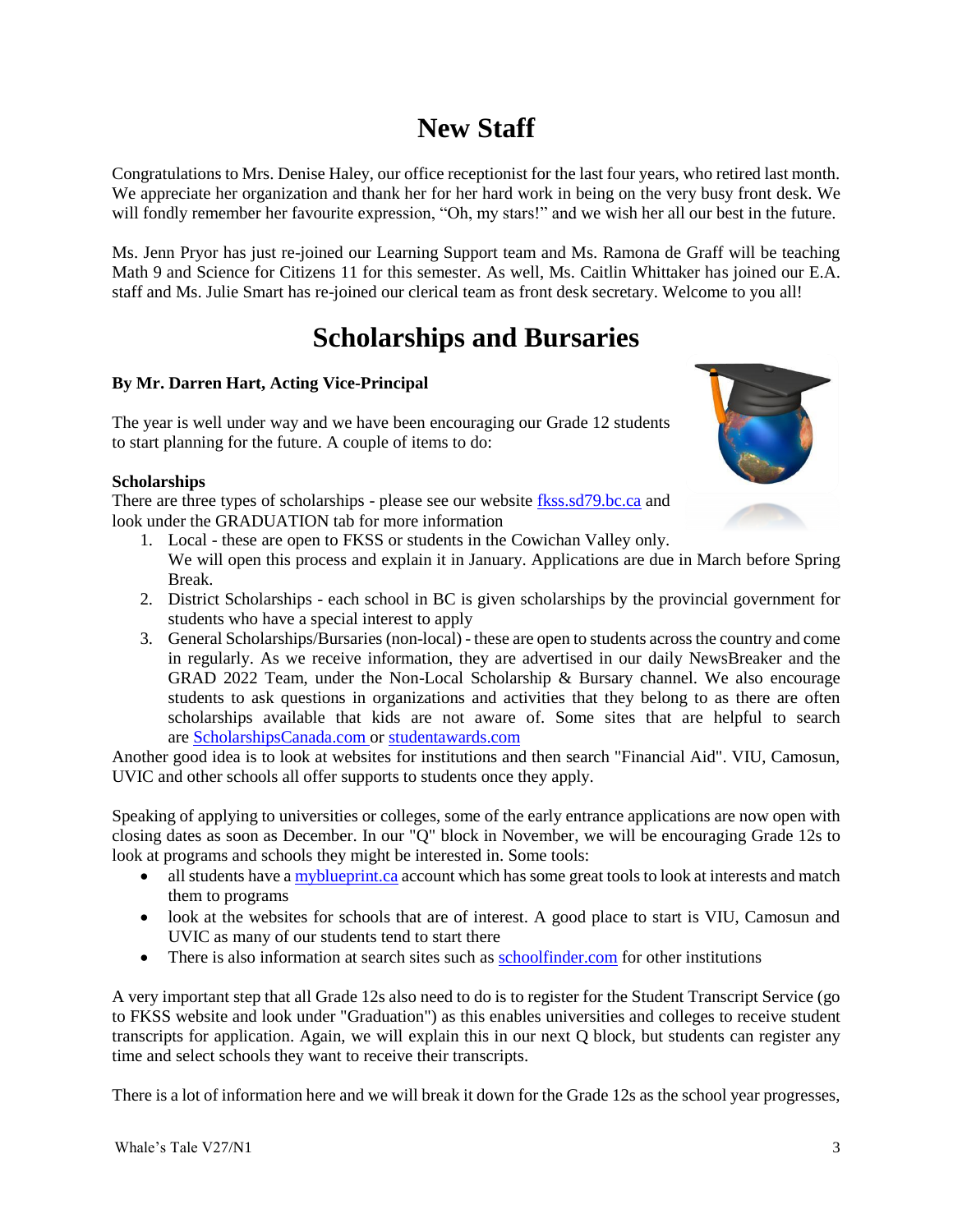but wanted to share with parents now. If you have questions, please do give us a call so we can help.

Information regarding the following scholarships and bursaries, which have application deadlines in November and December, is available on the Grad 2022 - CLC 12 Team under the Non-Local Scholarship & Bursary channel:

- Loran Scholars Foundation Scholarship
- Terry Fox Humanitarian Award
- TD Scholarships for Community Leadership Scholarship



# **The Magic Wand Project**

Although 'Grad Banquet 2022' is far off in the future, many secondary school students are already thinking about their gown or tuxedo. Every year there are young adults graduating who do not attend their banquet because of lack of

financial means. Our school would like to try to identify these families in need of assistance to help their children enjoy this wonderful and deserving night. Any parent, student, teacher, or friend may anonymously call our Principal, Mr. Rowan, or our Counsellors, Ms. Kirchner or Ms. Wright, at 250 743-6916 if they know of a student who is in need of our support.

**The project is open to everyone** – instead of buying, *any* student may rent his or her complete grad outfit from the "Magic Wand Project" for a nominal fee. There is a great selection of gowns and tuxedos available for loan, as well as a variety of shoes and accessories available. **Why buy when you can borrow?**

For an appointment for Grad or winter formals, contact Elizabeth at [esurerus@telus.net,](mailto:esurerus@telus.net) or view the website at [www.themagicwandproject.ca](http://www.themagicwandproject.ca/) or check out their information on Facebook. We want to make sure every child has the opportunity to attend Grad festivities with pride and the wonderful sense of accomplishment that he/she deserves.

# **Dry Grad**

Our next Parent Dry Grad meeting will be held at **6:30 pm on Tuesday, November 23**, likely in the Evergreen School Pavilion. Please join us to help plan the fundraising and grad events for your upcoming graduate.

**BOTTLE DRIVES**: Thanks to everyone who supported our first bottle drive last month. Bottle drives will also be happening on **December 11 & February 12**, so mark your calendars now. Donations can also be taken to the Fisher Road bottle depot anytime for deposit to the FKSS Dry Grad



account, or you can drop off at our **ON YOUR TIME, ZERO CONTACT BOTTLE DRIVE happening all year long. Drop off your bottles and cans ANYTIME day or night** at 3876 McAlpine Road in Cobble Hill – Telegraph onto Aros Road then left onto McAlpine... follow McAlpine to the end of the road, it becomes gravel and turns left down a hill. The drop off location is in front of the large black open tent on the right at the bottom of the hill. NO SORTING REQUIRED!!

**PUB NIGHT:** Sunday, December  $5<sup>th</sup> - 5:30 - 8:00$  pm at The Cobblestone Pub. Always a fun night with loads of great deals from our generous local community available at the silent auction. Tickets will be available for sale from the school office two weeks before the event or by emailing [franceskelseydrygrad@gmail.com](mailto:franceskelseydrygrad@gmail.com) Only 125 tickets will be available, so don't wait!

(continued next page)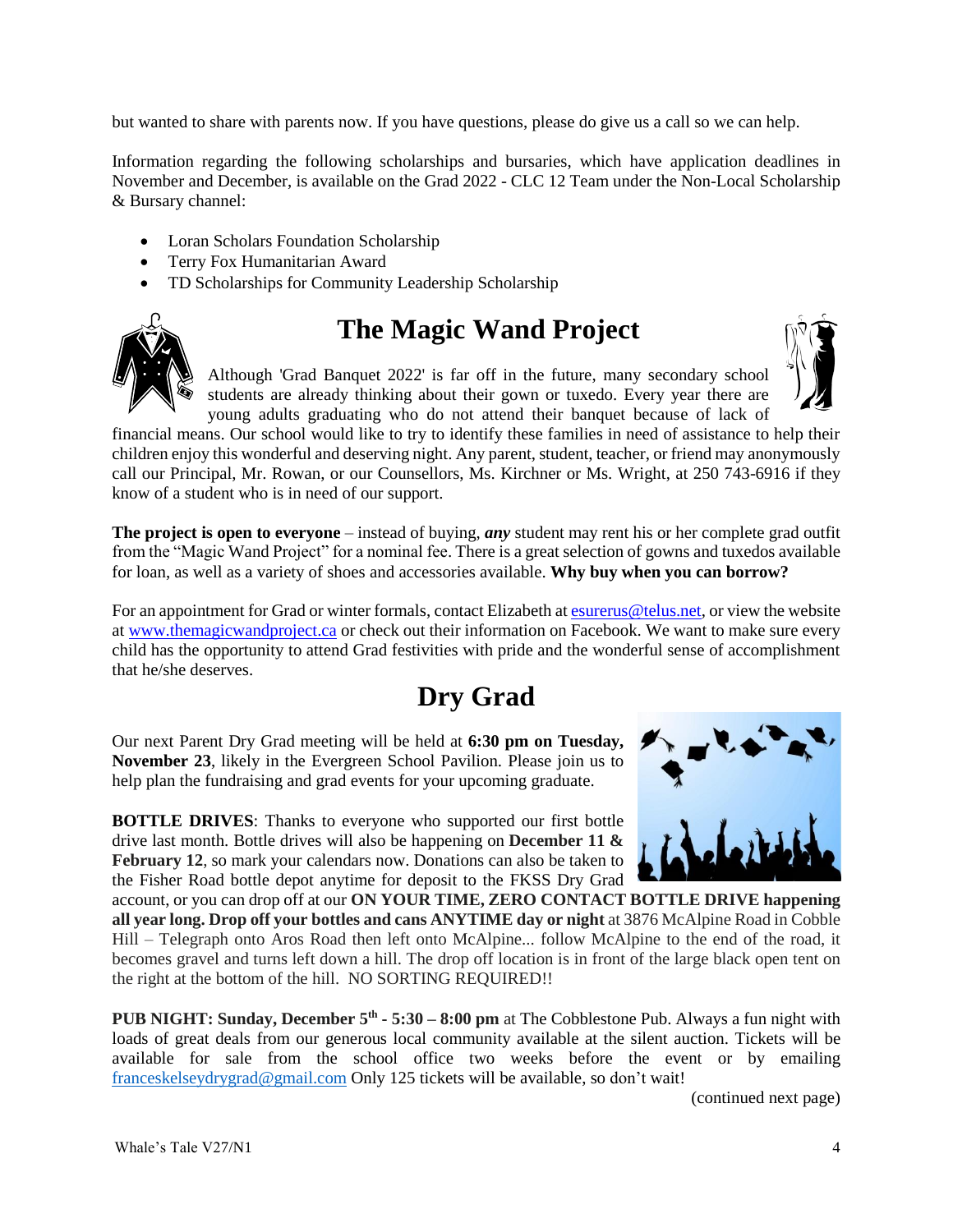**PANAGO PIZZA VOUCHERS:** "What Goes Around, Comes Around" Many of you have already discovered how great these vouchers are. Stock up for the year so the kids can easily take care of dinner themselves with just a phone call, without breaking the bank. Email your student's name and # of vouchers

requested to [franceskelseydrygrad@gmail.com](mailto:franceskelseydrygrad@gmail.com) to place your order. Vouchers do not expire, come with unlimited toppings and are redeemable for ANY medium pizza from ANY Panago location. \$4 from each \$12 voucher goes towards Dry Grad… and dinner is served! This fundraiser will be ongoing all year so you can order anytime, although availability of the vouchers may not be immediate dependent on our supplier.

**DRY GRAD**

Please join us at our next meeting on **Tuesday, November 23** at 7:00 pm, likely in the Evergreen School Pavilion. For more information contact Tanya at 250 732-6492

## **Frances Kelsey Parents Advisory Council**



Our AGM was held on October  $12<sup>th</sup>$  and at that meeting, a new Executive was elected as follows:

> Secretary – Taryn Johnson Treasurer – Erin Egelund DPAC Rep – Cindy Youdon

President: Lizzi Johnson Vice President – Jennifer Thom

Thanks to outgoing Board members Tanya Friese (President) and Anne Pimenta (Secretary) for their many years of dedicated service. Next PAC meeting will be held via Zoom on **Tuesday, November 16th** at 7:00 pm. Always informative and time well spent, so please join us for the hour if you can.

# **FREE Text to Speech for ALL Students**

Kurzweil is a text to speech program available to all FKSS students. The program also features study skills, word prediction, writing templates, concept maps and templates, text to MP3, definitions, pronunciations (great for students with English as a Second Language) and many more tools. If you would like to learn more about this program and/or have a demonstration or workshop, contact Mr. Dhami in room 126. There are lots of solutions that can be explored on an individual basis – see Mr. Dhami to discuss your concerns.

# **A Reminder Regarding Snow Days**

According to Board Policy 3500, we have been asked to remind you that in the event of inclement weather, the Superintendent may decide that schools will be closed. Any notice of official closings due to weather will be posted to the @CowichanSchools Facebook and Twitter accounts. Juice FM (89.7 FM), CBC Radio (90.5 FM), CFAX (1070 AM), The Zone (91.3 FM) The Q! (100.3 FM), CTV Vancouver Island, CHEK News, and Global BC will all be informed. The school district website [\(www.sd79.bc.ca\)](http://www.sd79.bc.ca/) will also be updated with a banner informing of the closure.

**When road conditions are poor, some of the less maintained and more dangerous roads (i.e. winding, steep) may be determined unsafe to drive. We recommend that parents/guardians on these roads make a plan now with the Transportation Manager (250-748-1066 ext. 275) for a safer pick-up and drop-off location.** If buses are running more than fifteen minutes late, drivers will radio in to notify the Transportation Department. You can also sign up to get Transportation Department updates on Twitter (@TransportSD79). In all cases, the safety of students will be the first priority.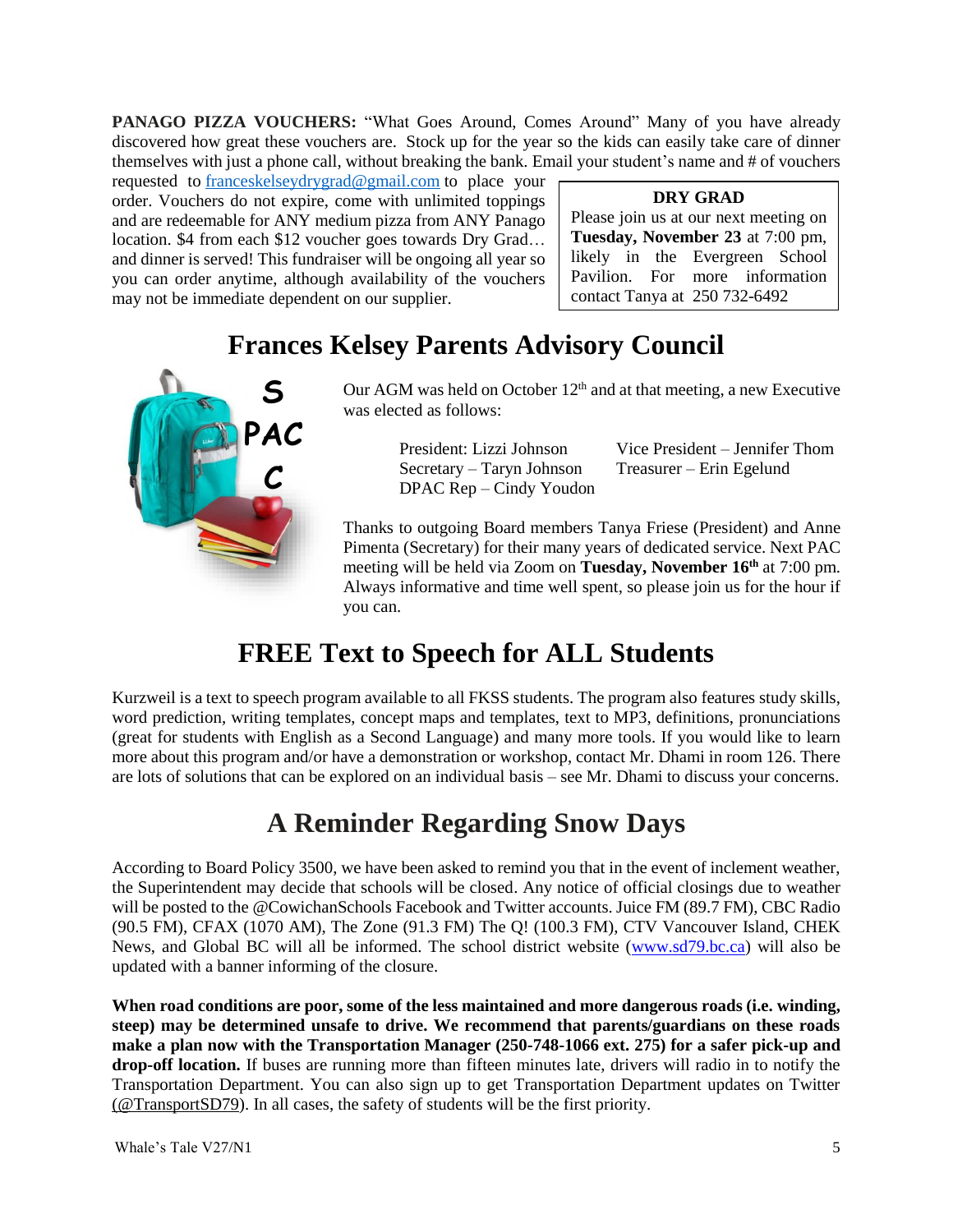### **Club Update**

Six additional clubs have formed since our list of clubs appeared in last month's newsletter. A complete list of all clubs can be found on our school website.

#### **AUTOMOTIVE APPRECIATION ASS'N**

For people who like cars, to get together and talk maintenance, vehicle identification, and more Tuesday at lunch in room 138 Sponsor: Mr. Page

#### **COMPASSION CLUB**

To develop compassion for self and others Thursday at lunch. Room tba Sponsor: Ms. Trotter

#### **ENVIRONMENTAL CLUB**

Tuesday at lunch in room 222 Sponsor: Ms. Lorusso

#### **GRANDMA ACTIVITIES CLUB**

Knitting, crocheting, card/board games, tea and conversation Thursday at lunch in room 212/213 Sponsors: Mrs. Van Hell, Ms. Lewthwaite

#### **HANGOUT CLUB**

Come have fun and hang out with peers to make new connections Wednesday at lunch in room 158 Sponsor: Ms. Wright

#### **TECH/ROBOTICS CLUB**

Wednesday at lunch in room 138 Sponsor: Mr. Page

### **Current and Upcoming Sports**

Jr Girls Volleyball (Gr 8, 9) - Drop-in recreational/intersquad - Monday 3:30-5:00 pm/Thursday @ lunch - Ms. Mayner

Sr Girls Volleyball - Drop-in recreational/intersquad - Monday 3:30-5:00 pm/Thursday @ lunch - Ms. Hoffman

All Grades Boys Volleyball - Drop-in recreational/intersquad - Tuesday @ lunch - Mr. Page, Mr. Johnston Grade 8/9 Boys Basketball - Competitive - Wednesday 3:30 - 5:00 pm - Mr. Launder

Jr/Sr Boys Basketball - Competitive - Tuesday/Thursday 3:30 - 5:00 pm – Mr. Franko

All Grades Boys Basketball - Drop-in recreational/intersquad - Monday, Tuesday, Wednesday, Friday @ lunch - PE staff

All Grades Girls Field Hockey - ending soon - Mr. Johnston (sponsor), Karalyn Joyce (coach) Intramurals - TBA

Jr/Sr Ice Hockey – Mrs. Gillis

## **FKSS 2021 Cross-Country Season**

#### **By Ms. Karen Welwood, Coach**

Cross-Country was up and running this year! Congratulations to the following athletes: Rhiannon W, Frankie S, Alexa D, Logan S, Antonio I, Chloe W, Juliette D, Miles P, and Grayson S. We had runners in all grades participate in the Cowichan Valley Race Series that consisted of four Meets - Bright Angel, Shawnigan, Glenora, and Cobble Hill. Runners that competed in all the meets earned a special series shirt. The Islands Meet was held at Beaver Lake in Victoria on October 20<sup>th</sup> and our runners represented FKSS with speedy performances. Congratulations and good luck to our two runners who have qualified to compete in the Provincial Cross-Country Championships on November 6<sup>th</sup> in Vancouver - Alexa Dow (Junior Girls) and Miles Powell (Senior Boys).

### **Career Corner**

**Post Secondary** - reminder to all Grade 11 & 12 students that the Post-Secondary Virtual Fair is on now until the beginning of December. There are 29 post-secondary schools that offer virtual information sessions about their respective school. They cover a variety of topics that are important, including how to apply to the school and how to access support in choosing the right program for you. The virtual fair will be open